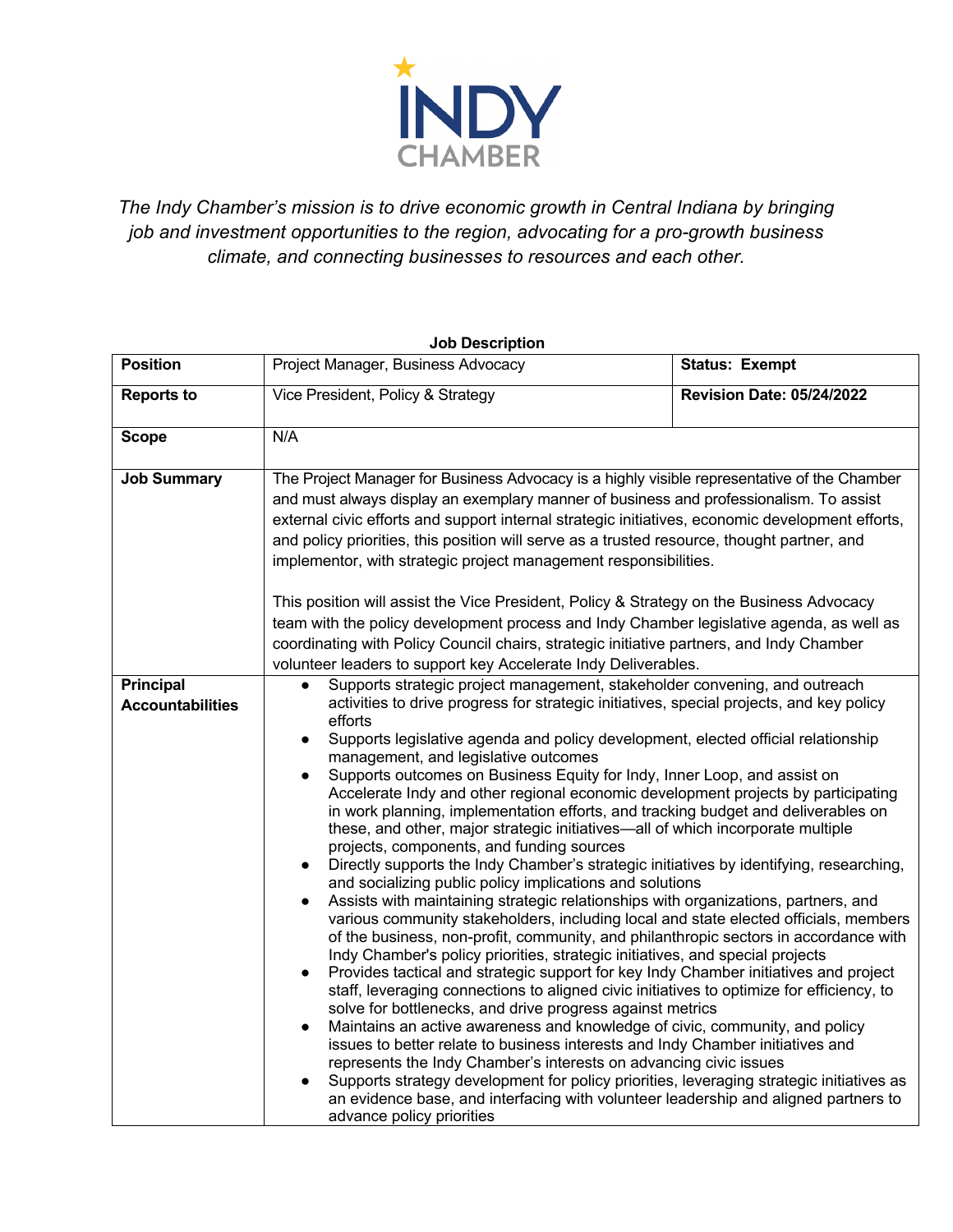

*The Indy Chamber's mission is to drive economic growth in Central Indiana by bringing job and investment opportunities to the region, advocating for a pro-growth business climate, and connecting businesses to resources and each other.*

|                                                                | Provides support for Local Government and Fiscal Policy Council, Health Policy<br>$\bullet$<br>Council, Education and Workforce Council, TIE Council and priorities related to                                                                                                                                                                              |  |
|----------------------------------------------------------------|-------------------------------------------------------------------------------------------------------------------------------------------------------------------------------------------------------------------------------------------------------------------------------------------------------------------------------------------------------------|--|
|                                                                | strategic initiatives.                                                                                                                                                                                                                                                                                                                                      |  |
| <b>Preferred</b>                                               | Bachelor's, preferably in fields of public affairs, public policy, urban planning, business,                                                                                                                                                                                                                                                                |  |
| <b>Qualifications</b>                                          | economics, communications or related fields; Master's Degree a plus                                                                                                                                                                                                                                                                                         |  |
|                                                                | Project management experience                                                                                                                                                                                                                                                                                                                               |  |
|                                                                | Experience in working with volunteer teams                                                                                                                                                                                                                                                                                                                  |  |
| <b>Preferred</b>                                               | Demonstrates understanding of public policy administration, roles and relationships of<br>$\bullet$                                                                                                                                                                                                                                                         |  |
| <b>Competencies</b>                                            | public decision makers, the political process.<br>Demonstrates working knowledge of local government processes                                                                                                                                                                                                                                              |  |
|                                                                | Demonstrates effective verbal, written, and e-mail communication skills.<br>$\bullet$                                                                                                                                                                                                                                                                       |  |
|                                                                | Demonstrates effective interpersonal skills; must be able to effectively communicate<br>$\bullet$                                                                                                                                                                                                                                                           |  |
|                                                                | with a variety of individuals with diverse backgrounds, education, economic levels, and                                                                                                                                                                                                                                                                     |  |
|                                                                | roles within an organization and at various levels of state and local government; must                                                                                                                                                                                                                                                                      |  |
|                                                                | be able to effectively communicate with persons with differing political affiliations.                                                                                                                                                                                                                                                                      |  |
|                                                                | Demonstrates ability to communicate difficult/sensitive information tactfully.<br>$\bullet$<br>Demonstrates familiarity with the Indy Chamber scope and strategic interest.<br>$\bullet$                                                                                                                                                                    |  |
|                                                                | Demonstrates strong facilitation and presentation skills. Can facilitate both large and<br>$\bullet$                                                                                                                                                                                                                                                        |  |
|                                                                | small group presentations and meetings.                                                                                                                                                                                                                                                                                                                     |  |
|                                                                | Demonstrates effective analytical, problem solving, and decision-making skills<br>$\bullet$                                                                                                                                                                                                                                                                 |  |
|                                                                | Can gather and analyze data and information and draw conclusions<br>$\bullet$                                                                                                                                                                                                                                                                               |  |
|                                                                | Can conduct research from an objective perspective<br>$\bullet$                                                                                                                                                                                                                                                                                             |  |
|                                                                | Able to think logically and analytically.<br>$\bullet$                                                                                                                                                                                                                                                                                                      |  |
|                                                                | Demonstrates effective conflict management skills.<br>$\bullet$<br>Able to negotiate with and influence others. Able to effectively manage and influence<br>$\bullet$                                                                                                                                                                                       |  |
|                                                                | volunteers.                                                                                                                                                                                                                                                                                                                                                 |  |
|                                                                | Demonstrates customer service orientation with both internal and external customers.<br>$\bullet$                                                                                                                                                                                                                                                           |  |
|                                                                | Proactive in anticipating and alerting others to problems with projects or processes.<br>$\bullet$                                                                                                                                                                                                                                                          |  |
|                                                                | High detail orientation and accuracy.<br>$\bullet$<br>Takes initiative and needs little supervision.                                                                                                                                                                                                                                                        |  |
|                                                                | $\bullet$<br>Works well in a team environment and as part of a team. Can lead a team through to<br>$\bullet$                                                                                                                                                                                                                                                |  |
|                                                                | completion of a project or task.                                                                                                                                                                                                                                                                                                                            |  |
|                                                                | Proficient in basic computer skills, i.e. Microsoft Word, Excel, Internet usage (e-mail).                                                                                                                                                                                                                                                                   |  |
|                                                                | Demonstrates familiarity with the Greater Indianapolis area, significant companies,                                                                                                                                                                                                                                                                         |  |
|                                                                | and individuals of influence and leadership.                                                                                                                                                                                                                                                                                                                |  |
|                                                                |                                                                                                                                                                                                                                                                                                                                                             |  |
|                                                                |                                                                                                                                                                                                                                                                                                                                                             |  |
|                                                                |                                                                                                                                                                                                                                                                                                                                                             |  |
|                                                                |                                                                                                                                                                                                                                                                                                                                                             |  |
|                                                                |                                                                                                                                                                                                                                                                                                                                                             |  |
|                                                                |                                                                                                                                                                                                                                                                                                                                                             |  |
|                                                                | events and meetings.                                                                                                                                                                                                                                                                                                                                        |  |
| <b>Working</b><br><b>Conditions</b><br><b>Physical Demands</b> | Work is performed in an office environment or other business type setting. Work is often<br>conducted before, during, and after traditional business hours 8:00a.m. to 5:00p.m<br>Must be able to work proficiently with computers and other office equipment. Travel<br>approximately 50% to member locations, Statehouse, City offices, Chamber sponsored |  |